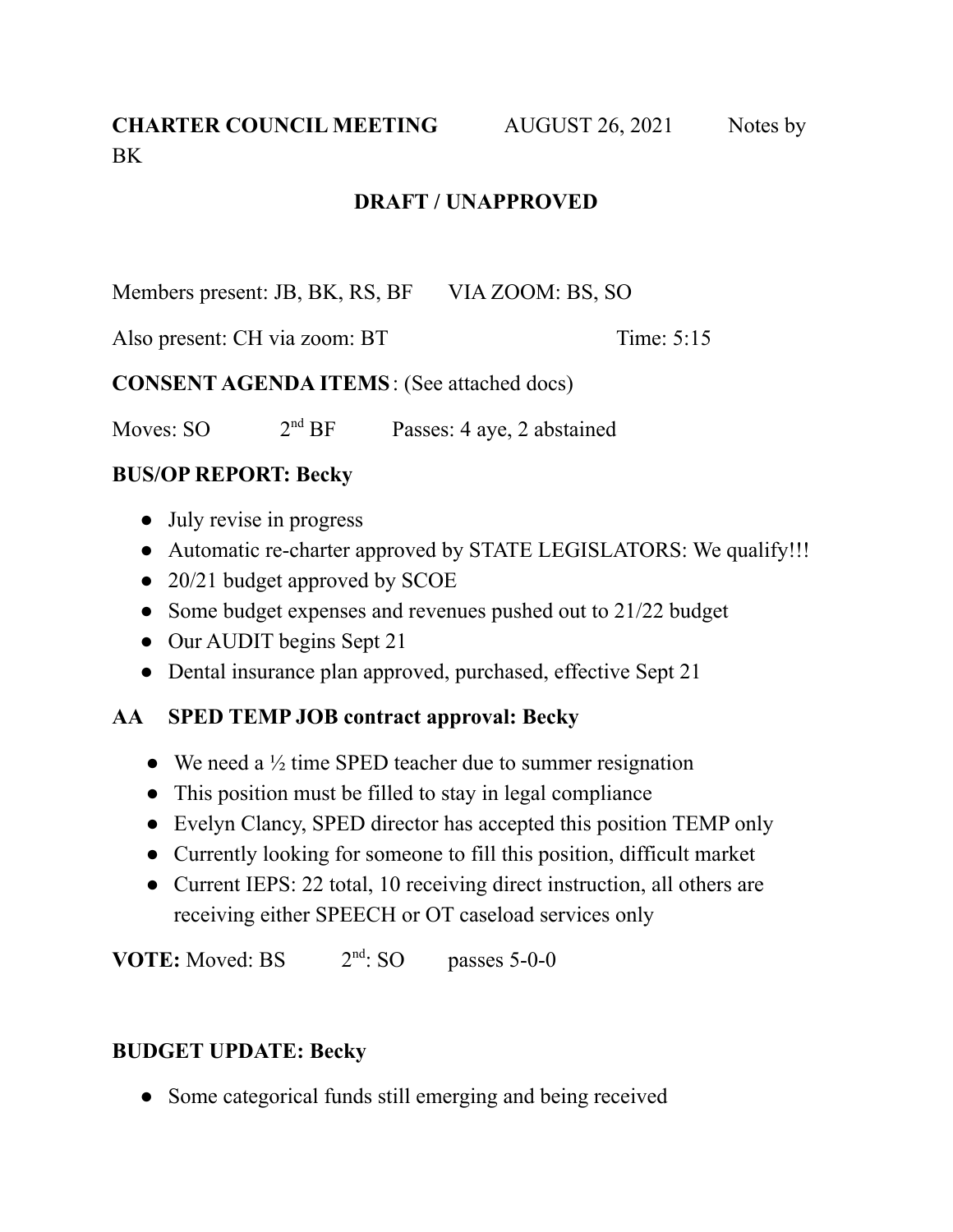- Enrollment low: 210
- Pending enrollment applications were not acted on during summer. This was the responsibility of the Office Manager. When CH reached out to them, all had chosen a different school and moved on
- Lost 7 enrolled due to lost vaccine exemptions. Exemptions ruled illegal due to issue with DR. losing license on fraud charges.
- **We may need to revisit budget due to loss of enrollment revenue**
- Need to outreach and recruit more students!

## **AA COVID PLAN UPDATE: B**ecky

- Plan has been updated to current guidelines from County and State
- We have opted in for masks outdoors due to compact campus environment: This may soon be a mandate... Parent pushback almost non-existent
- There is no distinction between an indoor or an outdoor exposure
- Newly imposed penalties and consequences now in place for both teachers and schools who are lax in compliance, including loss of credential for masking, VAX and enforcement concerns.
- We are at or above compliance standards in all areas at this time
- Spacing student desks recommended, not mandated. Lack of ability to space desks CANNOT be used to exclude full attendance in a classroom.
- AIRQUALITY issues are threatening: We have been close to the legal limit twice already. If AQI exceeds 150, we will close the windows and space desks to the best of our ability. Room filtration units are overrated for our room sizes already to mitigate the twin risks of Covid and Wildfire Smoke
- Quarantine procedures have been modified… see attached document for details. No extra-curricular activities during mod/quar. Even if testing daily.
- Current Vaccine Mandate standards are: VAX or TEST. This refers to ALL campus staff and volunteers. Parents may come onto campus for d/off & p/up if visits limited to 15 minutes.
- $\bullet$  Positive test = quarantine protocol... no exceptions, even if a false positive test result is suspected
- MANDATED proof of vax / or regular testing / begins SEPT. 21 for all staff and faculty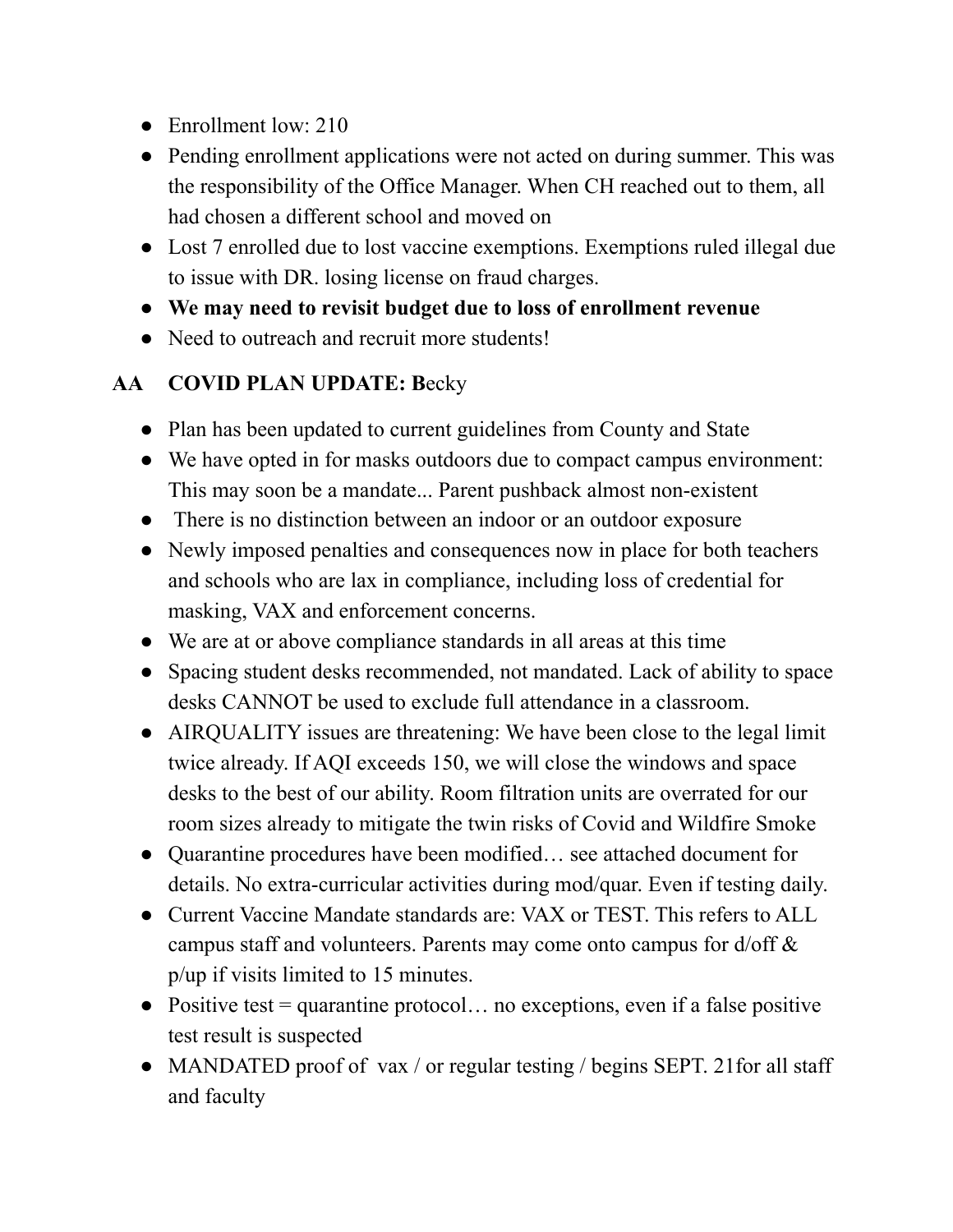- We now have LOTS of test kits. However, attending a zoom based training is required for administration. But, we are finding that scheduling an appointment very difficult. We should be able to begin in-house testing well before the Sept. 24 deadline.
- Not everyone has responded to our fac/staff COVID survey, so it is unclear at this time how many of us have Vaxed.
- Safety concerns to our covidsafety  $(a)$  wscs arrive regularly and many are substantial. IE: Since we have outside masking in our plan, we must enforce it! Mask compliance and distancing while eating are frequent sources of concerns sent to Becky, who monitors, logs, and mitigates these concerns

Vote: Moved: SO 2<sup>nd</sup>  $VOTE:$  Passed 5-0-0

# **LCAP UPDATE: Caroline**

- **●** Mandated and State approved testing protocols will begin soon
- **●** Structured literature program is beginning in grades 1-4
- **●** Automated and integrated attendance program that is tied to our SIS about to go online. Tracking attendance and truancy is written into our LCAP learning loss mitigation, so this action a piece of our mitigation effort

# **FOURTH GRADE MUSIC/ STRINGS: Reporting back : Caroline**

- **●** Fourth grade music was added to the budget last Spring. AT the time there was a question: Strings or something else. There are many equity issues regarding strings instruction, and we don't offer strings at any other grades, so strings were not implemented. Our violins are also in very poor condition
- **●** We are now having Mr Mark teaching music and percussion to C4

## **ADMIN REPORT: Caroline**

- **●** CH decided that we will not be offering online or ongoing Independent Study instruction. After exploring the options and reviewing the funding possibilities offered under AB130, she decided it was not appropriate here
- **●** We experienced very little enrollment loss due to VAX of mask issues